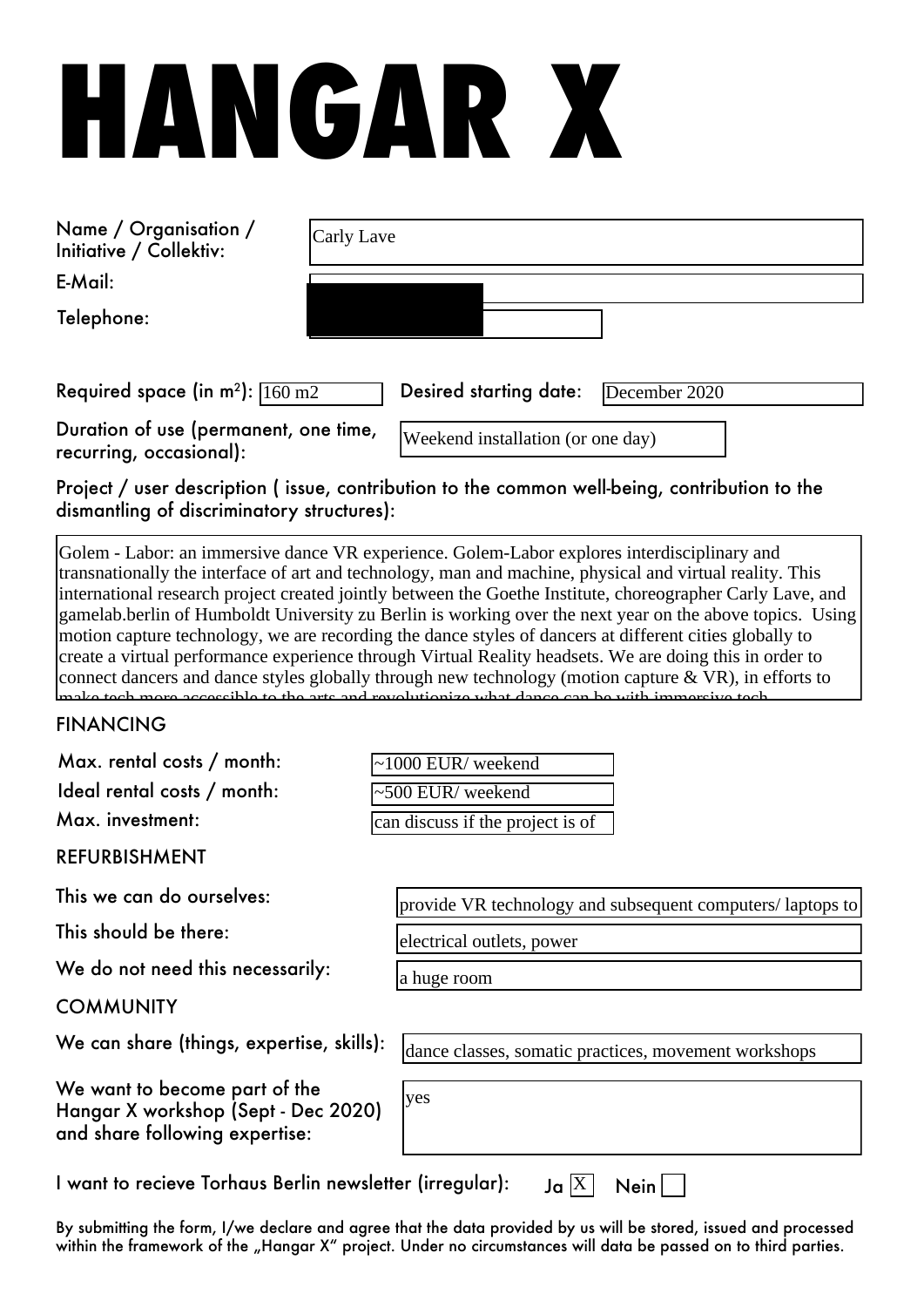## **HANGAR X**

length: approx. 100m /// width: approx. 50m height: approx. 16m (partly 12m) toilets (all gender): 1 x 5 cabins, 1 x 3 cabins



heft zur Lokation Flughafen Tempelhof"